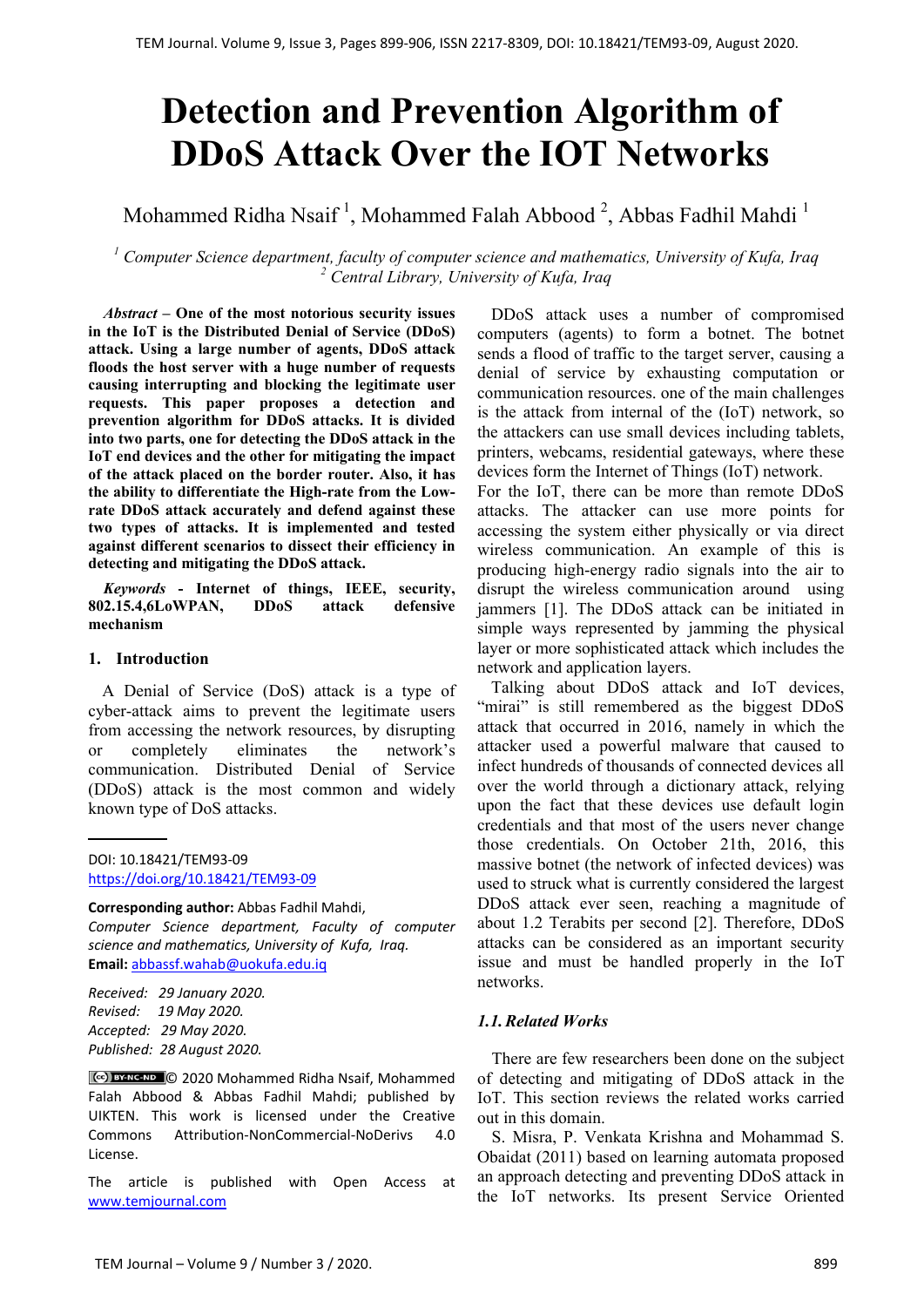Architecture (SOA) to provide service for the IoT and ensures that the whole framework is free from the DDoS attack. The SOA behaves as a middleware between the IoT gateway and end devices which takes random sampling rates  $\alpha$  { $\alpha$ 1,  $\alpha$ 2...  $\alpha$ r} at different times as input, and according to these sample rates environment response  $(\beta)$  is stored as output. In the detecting phase, the DDoS prevention component in each device monitors the rate of incoming traffic and whenever it exceeds the threshold attack occurs. It generates DDoS alert (DALERT) message that will be transmitted to all neighbor nodes to inform them that the attack occurred. This method is totally based on automata sampling rates and behavior of the system. Knowing the critical nature of parameters such as energy and computational power in the IoT objects, the LA scheme effectively prevents the objects from a DDoS attack by making the optimal utilization of its resources[3].

V.C. Manju and Kumar M. Sasi (2012) proposed an approach for detecting jamming attack in wireless sensor network (WSN). The proposed solution depends on Received Signal Strength Indicator (RSSI) value. based on Residual Energy, one monitoring node is selected. First, each node in the network calculate its Residual Energy and comparing it with the predefined Residual Energy. If it is less than max Residual Energy, then node is inactive; else the node is active and is selected as monitoring node. Then, based on RSSI and Packet Deliver Ratio (PDR) values from all other node, they make metric weight of each node. When these values reach out of threshold limit, DoS attack occurs and that node is identified as a malicious jammer node and will be isolated from network to let the network work normally. The proposed approach periodically checks RSSI of node which is good but not suitable for the IoT as it continuously asks for RSSI[4].

Luís M. L. Oliveira, Joel J. P. C. Rodrigues, Amaro F. de Sousa and Jaime Lloret (2013) introduced an approach based on address registration process defined in the Neighbor Discovery Protocol proposed for 6LoWPAN to mitigate DoS attacks initiated from the Internet, without adding additional overhead on the 6LoWPAN sensor devices. destination node address must be registered and the node must declare willingness to accept data from the internet to ensures that the traffic is not forward to non-existing nodes. Information about the supported transport layer protocol at the node must be registered with the edge router to ensure that only traffic of such protocol will be forwarded. Also, node should previously inform the edge router about the accepted traffic rate limit where in most sensor cases, data measurements are generated at a slow rate (for example, air temperature monitoring) to set a limit for acceptable request rates to prevent flooding attacks. In this case, the edge router only forwards the Internet traffic into the smart objects network if the traffic meets predefined conditions [5].

C. Zhang and R. Green (2015) proposed a lightweight algorithm for preventive measuring and avoiding DDoS attack in the IoT end network. The proposed algorithm designed to work on the IoT end devices to detect and prevent malicious packet streams[6].

K. Sonar and H. Upadhyay (2016) Proposed an approach to detect and prevent the DDoS attack traffic from reaching the IoT devices by identifying the attack traffic a priori at border gateways. The proposed mechanism puts an agent that is softwarebased managers between the IoT network and gateway or border router, which identify the DDoS attack depending on router threshold and take appropriate action under such situation. The agent maintains traditional grey list and black list, which are special access control list to block access either temporary or parentally on detecting attacks [7].

# **2. Problem Statements**

One of the most important security challenges in the IoT systems is the increasing number of the DDoS attacks. In many cases, people and companies use IoT devices but do not know about the dangers of exploited DDoS attacks. With the rapid increase in the use of IoT devices, the potential power of a DDoS attack when using IoT devices could increase dramatically. This made researchers proposing and finding new solutions for IoT systems to make it more secure as possible.

# **3. Research Contribution**

This paper aims to propose and implement an approach for detection and mitigation of DDoS attack in IoT networks. The main goal of the thesis can be described in the following points:

- Proposing an algorithm to detect the DDoS attack. The proposed detection algorithm is distributed over the IoT end devices and it has the ability to distinguish between the low-rate and the high-rate DDoS attack.
- Proposing an algorithm to mitigate the impact of DDoS attack. The mitigation algorithm works on the monitor agent (always placed at the gateway or the border router).
- Implementing the algorithms and comparing the result of our approach with the existing techniques that used to detect and mitigate the DDoS attack in IoT networks.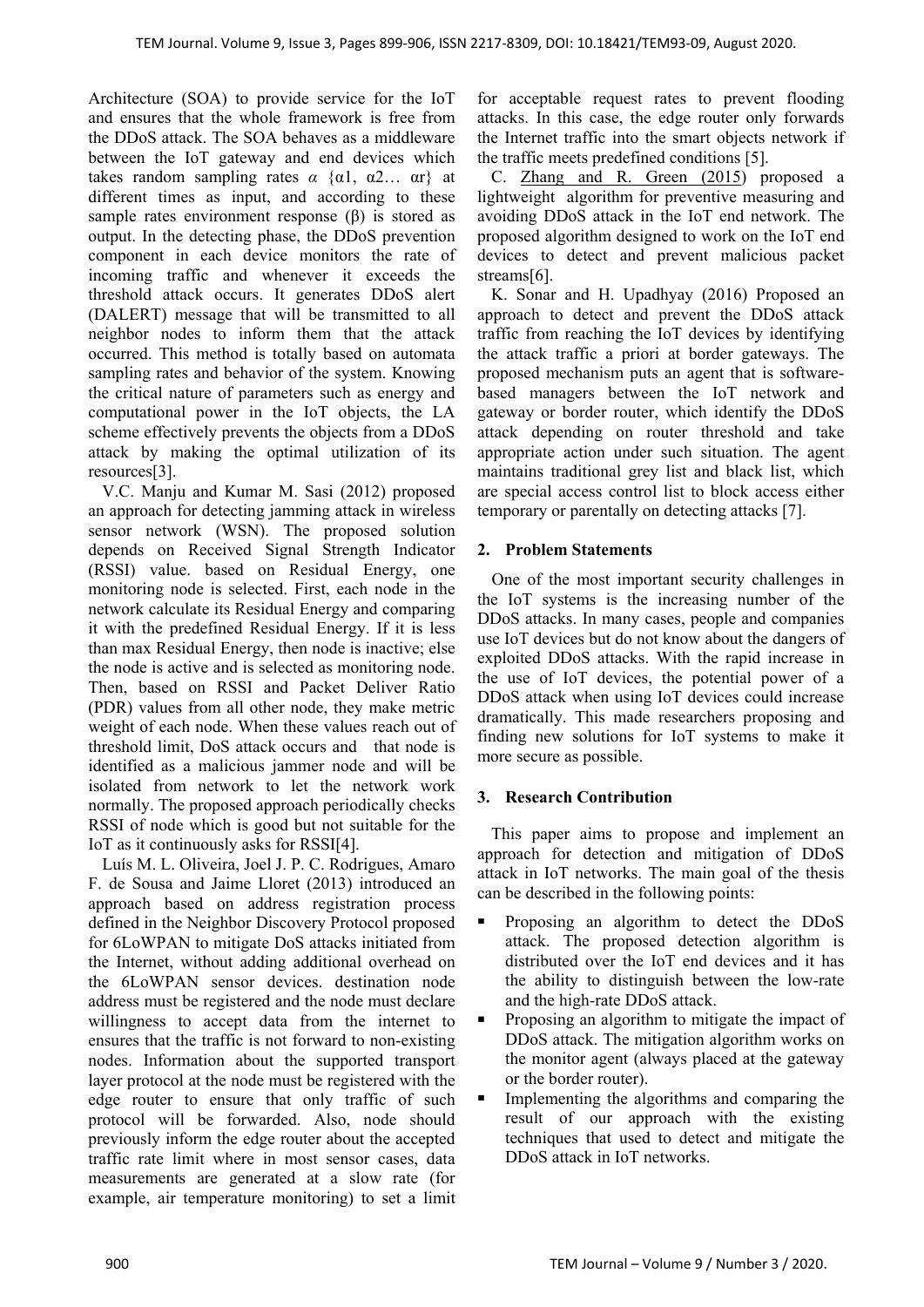### **4. The Proposed DDoS Defense Architecture**

 The main goal of any DDoS defense mechanism is the detection of DDoS attacks as soon as possible to stop them as near as possible to their sources. DDoS defense mechanisms are divided into four classes based on the locality of deployment: sourceend, victim- end, intermediate network, and Hybrid defense mechanisms. The hybrid defense mechanisms are deployed at multiple locations such as victim or intermediate networks. Attack detection and mitigation using Hybrid mechanism can be considered the best strategy against DDoS attacks where, the intermediate network is the best to ratelimit all kinds of attack traffic whereas, the victimend can accurately detect the attack traffic in a combination of legitimate and attack packets. Therefore, distribution of methods of detection and mitigation at different ends of the network can be more beneficial [4].

The proposed DDoS defense works based on Hybrid defense mechanisms. The two algorithms cooperate with each other to achieve best defense strategy where the detection algorithm is distributed over the End-nodes (victims) to detect the attack and distinguish attack type. Then, it will send a warning to the mitigation algorithm which is found on the monitor agent to mitigate the impact of the DDoS attack. The monitor agent represents the intermediate network; it is a software-based agent usually placed at the border router or the gateway of the IoT network.

# *4.1.The Proposed DDoS Detection Algorithm*

Logically, the first phase of the proposed approach is the attack detection phase that will be done at the End-Nodes of the IoT network. The Proposed DDoS Detection Algorithm (PDDA) checks the incoming traffic to the IoT devices, whether it is DDoS traffic or normal traffic. In case it senses a DDoS traffic, PDDA will specify the type of the attack, whether it is High-rate or Low-rate attack then it will send warning message containing the address of the attacker, port number and the type of the attack to monitor agent.

PDDA maintains a table for counting the received packets from each client during a fixed time called detection time. Each record in the table maintains the following fields: IP address of the requester, port number, number of received packets during the detection time, and time difference between the first and last packet during this time. Figure 1. shows PDDA table format.

| ₽       | port   | Packet  | time       |
|---------|--------|---------|------------|
| address | number | counter | difference |

*Figure 1. shows PDDA table format* 

PDDA is designed to be very lightweight and efficient to work in terms of time consumption and storage usage to meet the requirement of constraint environments such as the IoT network, where the devices have low processing capabilities with power and storage restrictions.

# **The Proposed DDoS Detection Algorithm is as follows:**

| <b>Algorithm 1. PDDA</b>                                   |
|------------------------------------------------------------|
| <i>Set:</i> Threshold value $=$ th value                   |
| Packet counter = Pc                                        |
| Detection time $=$ td                                      |
| Detection factor= $\beta$                                  |
| If (detection time(td) not expired) then                   |
| If packet received then                                    |
| $Pc++$ :                                                   |
| If $(pc > th$ value) then                                  |
| If ( $\Delta$ (Rp) < $\beta$ *td) then                     |
| <b>Send High-rate attack warning to monitor</b>            |
| node;                                                      |
| else                                                       |
| Send Low-rate attack warning to monitor                    |
| node;                                                      |
| end if                                                     |
| end if                                                     |
| end if                                                     |
| else                                                       |
| Reset timer;                                               |
| $Pc=0$ ;                                                   |
| end if                                                     |
| $\mathbf{r}$<br>$\mathbf{L}$<br>л.<br>$\blacksquare$<br>л. |

**where β assumed to be the detection factor that PDDA uses to check the type of attack depending on the time difference between the received packets** *∆t(Rp)***.** 

#### **4.1.1. PDDA Description**

To achieve the desired results accurately, the PDDA follows few steps in the detection process as described below:

**Step 1.** During a fixed time (detection time), the PDDA counts the incoming packets from each sender. It allocates record for each sender to save its IP address, port number, packet counter and the time difference between the received packets.

**Step 2.** On receiving a packet, the algorithm will compare the Packet counter (Pc) of the sender record with the predefined threshold value (th\_value). If (Pc)  $>$  th value) is satisfied, this means that the DDoS attack occurred and the algorithm goes to step3,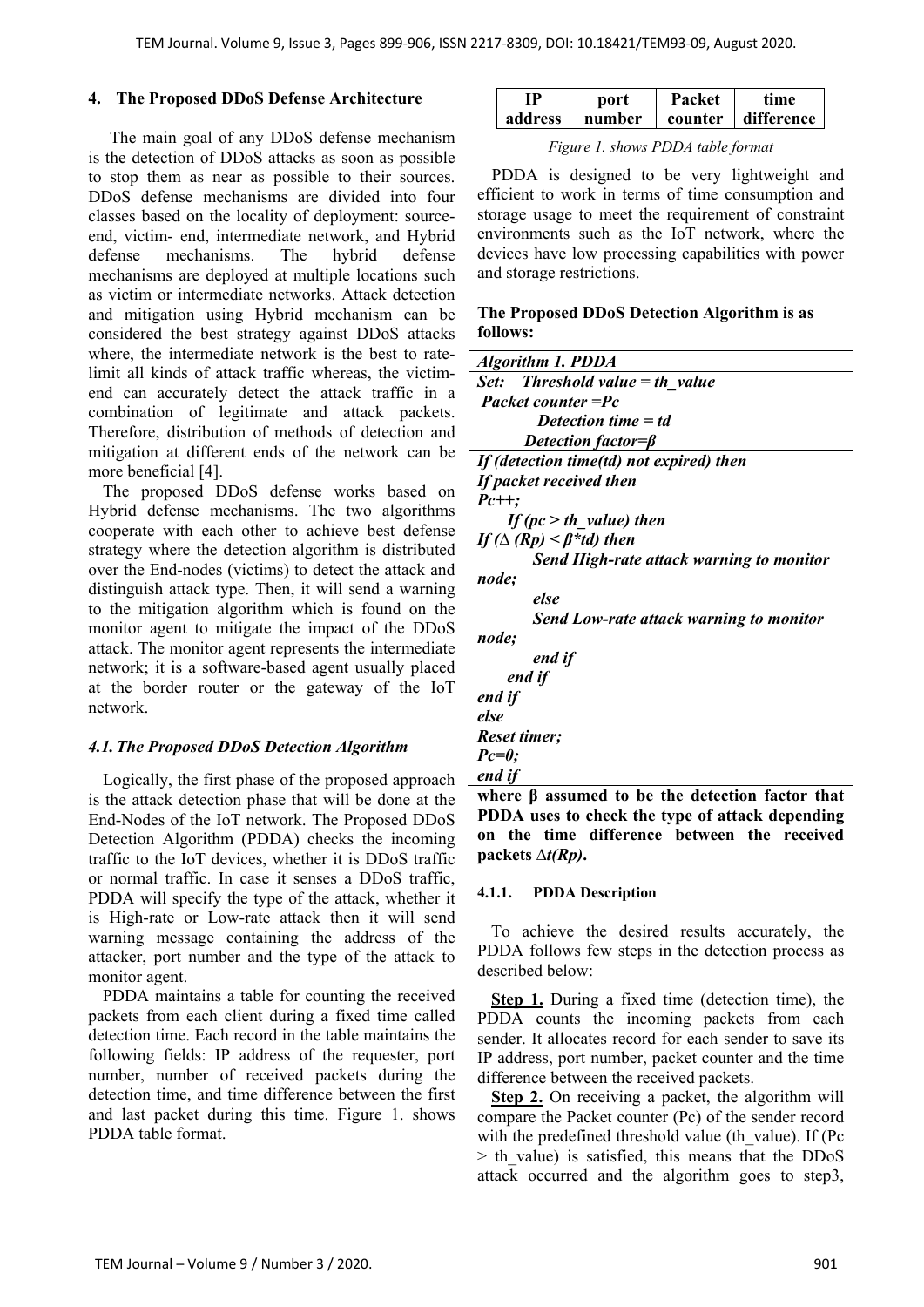otherwise, the PDDA will wait for the next packet to check it.

**Step 3.** After the detection of the attack, the PDDA will specify the type of the DDoS attack, whether it is High-rate or Low-rate attack. The algorithm depends on the predefined detection factor (β) to distinguish the attack type. The type of attack will be a High-rate attack if the following equation is satisfied:

$$
\Delta t(Rp) < \beta * td \tag{1}
$$

Where,  $(\Delta t(Rp))$  is the time difference between the first and the last received packets during the fixed detection time (td), and  $\beta$  is a small positive number:  $0 < \beta < 1$ . Otherwise, the algorithm considers the attack type as a Low-rate attack.

**Step 4.** Finally, warning message containing the address of the attacker, port number and the type of attack will be sent to the monitor agent to start the mitigation process.

#### *4.2.The Proposed DDoS Mitigation Algorithm*

The second phase of the proposed approach is the attack mitigation phase. This phase will be done at the monitor agent. The main purpose of the Proposed DDoS Mitigation Algorithm (PDMA) is to reduce the impact of the DDoS attack on the IoT network. The PDMA maintains three tables: WhiteList, GreyList and BlackList tables as described below:

- **WhiteList:** this list is used for trusted and high priority clients. The monitor agent will forward all packets from the sources listed in the WhiteList without checking the other lists. It is possible to add or remove addresses manually to/from the WhiteList.
- **GreyList:** PDMA uses the GreyList for temporary blocking of the suspected addresses. GreyList is an important resource to check whether the incoming traffic is an attack traffic or normal traffic. The main function of the GreyList is to block the traffic from the suspected addresses temporally to check whether the attack is real attack or flash crowed from the legitimate clients. GreyList record consists of six columns as illustrated in Figure 2.
- **BlackList:** this list is used to block the attacker address permanently. Components in BlackList are always considered as an attack in the highest priority.

| Victim IP address<br>Port number<br><b>Suspected IP</b><br>address | Low-rate flag<br>(L-active) | High-rate flag<br>(h-active) | <b>Expiration Time</b><br>(False-Positive<br>Flag) |
|--------------------------------------------------------------------|-----------------------------|------------------------------|----------------------------------------------------|
|--------------------------------------------------------------------|-----------------------------|------------------------------|----------------------------------------------------|

*Figure 2. PDMA GreyList Table Format.* 

**The proposed DDoS mitigation algorithm is as follows:** 

| <b>Algorithm 2. PDMA</b>                             |
|------------------------------------------------------|
| If warning packet then                               |
| If in GreyList then                                  |
| <b>Add to Blacklist;</b>                             |
| else                                                 |
| if high-rate attack warning then                     |
| Add to grey list;                                    |
| H_active=true (timer for temporary blocking);        |
| else                                                 |
| Add to grey list;                                    |
| L active= true (timer for temporary blocking);       |
| end if                                               |
| Set expiration time to delete record (false          |
| <i>Positive</i> );                                   |
| end if                                               |
| else<br>$\mathcal{N}$ for                            |
| <b>Data Packets</b>                                  |
| if in white list then                                |
| forward packet;                                      |
| else if in grey list and (dest addr=victim addr) and |
| $(H$ active or                                       |
| L active) = true then                                |
| drop packet;                                         |
| else if in black list then                           |
| drop packet;                                         |
| else                                                 |
| forward Packet (new flow);                           |
| end if                                               |
| end if                                               |

#### *4.3. PDMA Description*

The proposed mitigation algorithm goes through some steps to reduce the impact of the DDoS attack as described below:

**Step 1.** For each received packet, the PDMA checks whether it is a warning or data packet.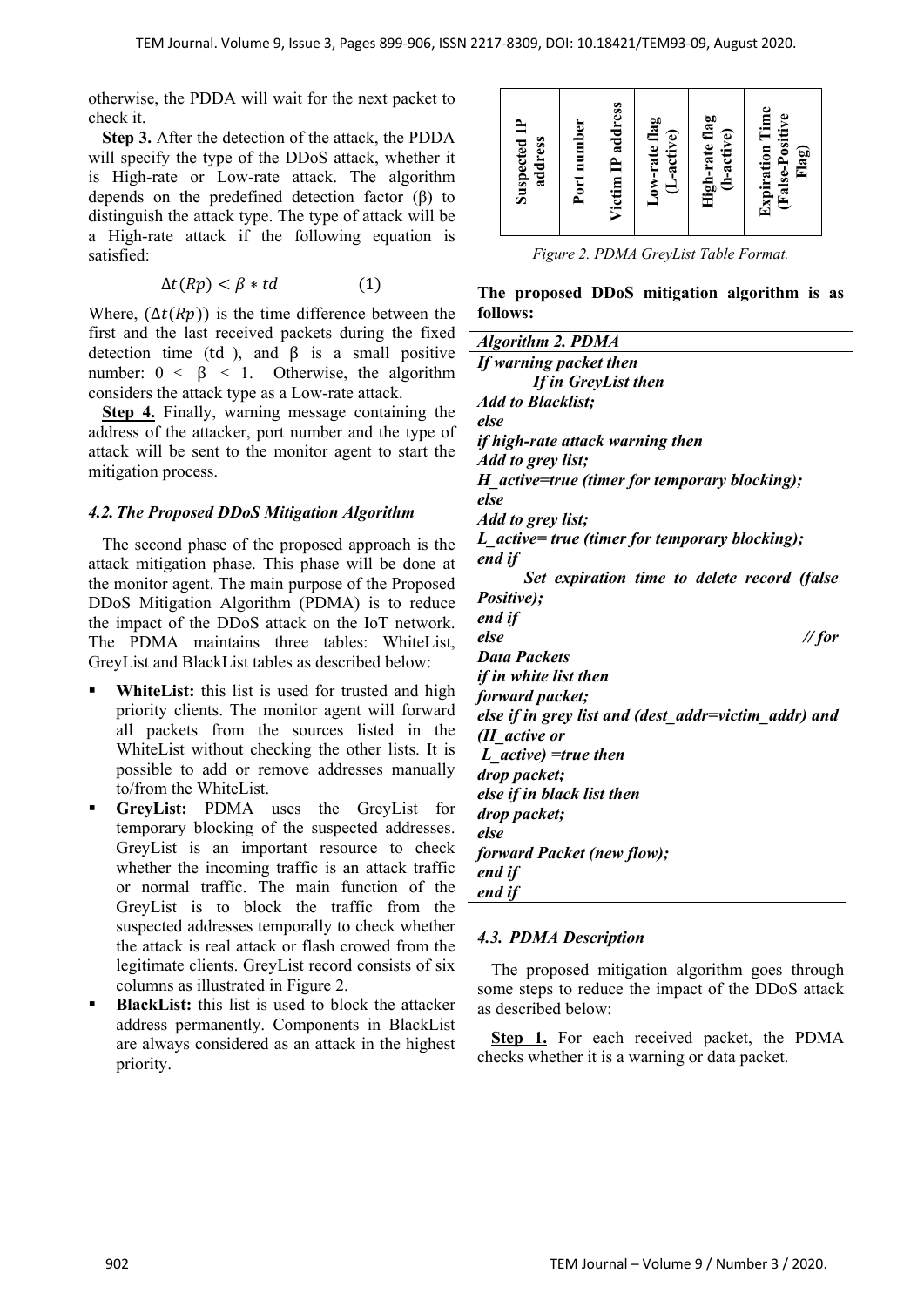**Step 2.** On receiving a warning packet, the algorithm will check whether the address of the attacker is in GreyList or not, if it is found in the GreyList then, the address of the attacker will be moved to the BlackList.

**Step 3.** If the address of the attacker received with warning packet is not found in the GreyList, the PDMA will add the attacker address, port number, type of attack and the victim address to the GreyList for temporary blocking with some assumptions that will be explained in Step4.

**Step 4.** Depending on the attack type received with the warning packet, the PDMA takes the appropriate action for each type of attack. For the High-rate attack, it blocks the connections from the attacker for a long period (10 seconds) as compared with the Low-rate attack type period (5 seconds). The PDMA adjusts the corresponding flag for each type of attack to be true during these periods.

**Step 5.** The PDMA also uses another type of flags in the GreyList called False Positive flag. This flag is used for False Positive warning where, in some cases the legitimate users may be flagged as attackers. The False Positive flag will be set to true for each new record and remains for a fixed predefined time (30 seconds). If during this time PDMA did not receive another warning for the suspected address, then the record will be removed at the end of this time and the warning will be considered as a False Positive warning, otherwise the warning will be considered as True Positive warning.

**Step 6.** On receiving data packet, the PDMA goes to the filter mode. In this mode firstly, the PDMA checks the source address in WhiteList, if the record is found then the packet will be forwarded directly to the destination without checking the other lists.

**Step 7.** After that, the algorithm checks the GreyList, If the address is found in the GreyList and the destination address is equal to the victim address and the High-rate or Low-rate flags set to be true, then the packet will be dropped.

**Step 8.** The next step in filtering mode is to check the source address in the BlackList, if the record is found in this list then the packet will be dropped.

**Step 9.** Finally, if the source address is not archived in all lists, then the packet will be forwarded to the destination (new flow).

#### **5. Implementation**

In a typical IoT network involved with DDoS attack scenario, four different types of nodes can be present in the simulation environment, including working nodes (IoT end devices), monitor agent node, legitimate user nodes, and the attacker nodes. Figure 3. shows the network topology for the

proposed work containing the four types of the nodes explained above.

For this purpose used Cooja Simulator is a network simulator specifically designed for wireless sensor networks, it is a highly useful tool by which developers can test their applications on fully emulated devices before running it on real hardware.



*Figure 3. Network topology for the proposed approach* 

The working node in the proposed topology represents the IoT end device (sensor) that collects information and executing simple tasks in an IoT environment. The major behavior of the proposed working node is serving requests and detecting DDoS attacks using the proposed detection algorithm explained above.

The monitor agent is a software-based agent that can be placed on the gateway or the border router of the IoT network. To implement this type of node in simulation environments, the proposed mitigation algorithm which is presented in Chapter 3 will be placed on the node that acts as border router in our proposed topology.

As we explained before, there are two types of the attacker nodes in the proposed approach, Low-rate attackers and High-rate attackers. To implement these two types of the attacker nodes in the simulation, we designed the High-rate attacker node to send requests in high frequency where it sends one request every one second as compared with the Lowrate attacker node which sends one request every three seconds. The last type of the proposed nodes is the legitimate user node; this type of nodes sends requests at a normal rate where it is designed to send one request every four seconds.

#### **Simulation Parameters and Performance Metrics**

*Table 1. For our simulation, we have chosen parameters as shown in table* 

| <b>Parameter</b>                | Value                  |  |  |
|---------------------------------|------------------------|--|--|
| Simulation time                 | 60 s                   |  |  |
| Number of legitimate clients:   | 5                      |  |  |
| Number of attackers:            |                        |  |  |
| Transmission range:             | 50 m                   |  |  |
| Packet type:                    | <b>UDP</b>             |  |  |
| Low-rate attacker packet rate:  | 1 packet per 3 seconds |  |  |
| High-rate attacker packet rate: | 1 packet per second    |  |  |
| Legitimate client packet rate:  | 1 packet per 4 second  |  |  |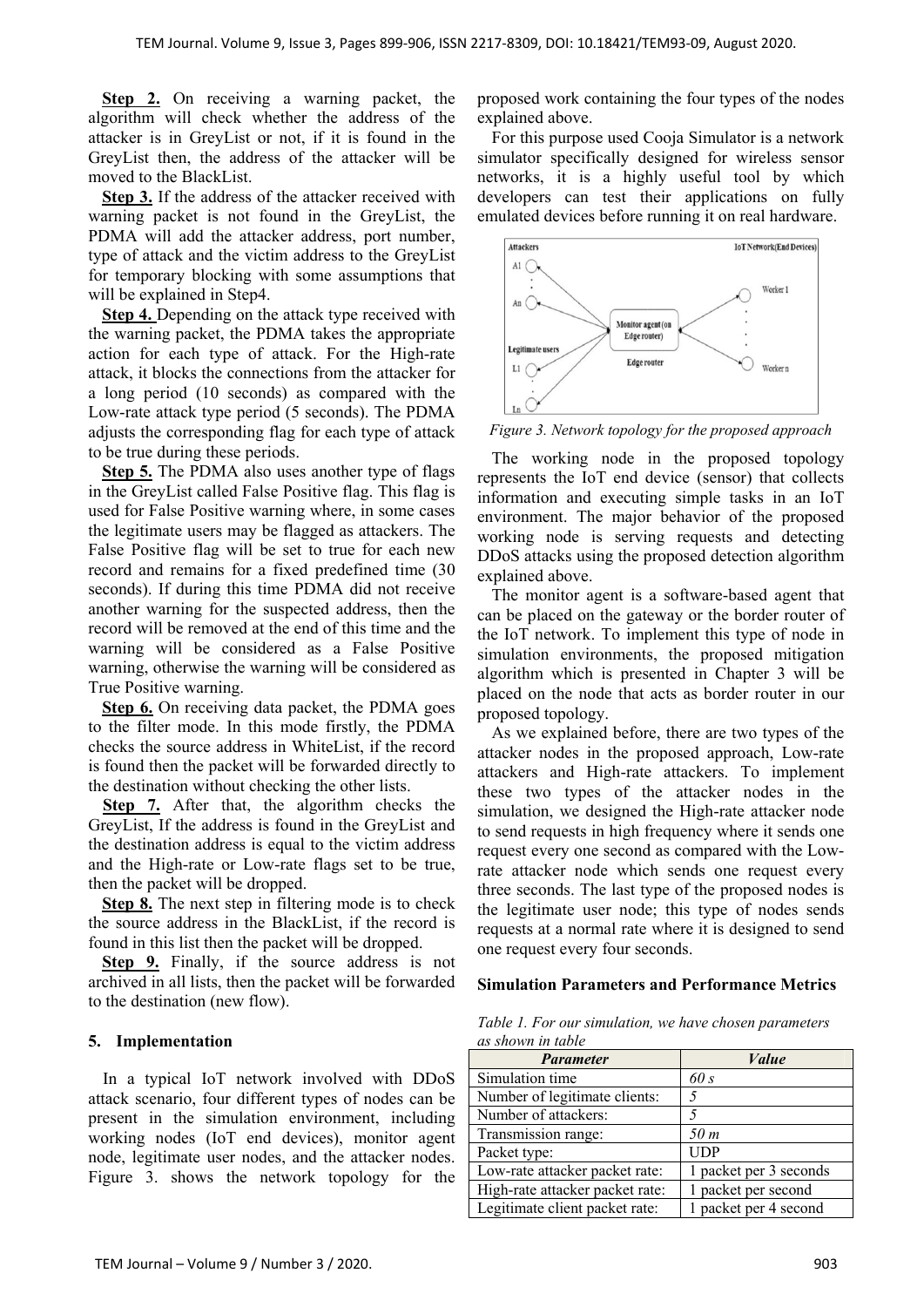The simulation starts with normal traffic for the first 5 seconds, then the attackers will send the attack traffic with the next 15 seconds ( $5s < t < 20$  s), at the end of this period (t=20) the attack will be detected at the worker nodes and the warning for the attack will be sent to the monitor node with the address of the attacker, port number, and the type of attack (Highrate or Low-rate) to start the mitigation process. The mitigation process will take about 30 seconds to check whether the warning is True Positive or False Positive warning, finally, the attack ends with the last 10 seconds where the system recovered from the attack.

The performance metrics that are used to measure the impact of the DDoS attack in our simulation are as follow:

**1. Packet Delivery Ratio (PDR):** It is the ratio of the number of packets successfully delivered to the destination to the total number of packets received from all sources in the monitor agent.

$$
PDR = \frac{PS}{PS + PD} * 100\,\%
$$
 (2)

Where, PS is the number of delivered packets to the destination, and PD is the number of dropped packets in the monitor agent.

- **2. True Positive/ False Positive:** Due to the accuracy and precision at the proposed algorithm's rules which focused on the cooperation between the end nodes (sensors) and the monitor node (on the edge router) which are defined to specifically detect the volumetric flooding attack on the network layer, the experiments show no False Negatives attacks during the experiments. The victim node could detect all attacks and produce five True Positive (true attacks) out of five in all five attacks during the experiments. Table 1 shows the True Positive and False Negative results of proposed approach
- **3. Power consumption:** It is the approximated amount of energy that is consumed in a specified time for each node. This metric gives us clear view of the power consumption for each node in milliwatts (mW). In our simulation we will measure the power consumption for the victim nodes (IoT devices) due to the constraint nature of these devices which require reducing the power consumption to improve the life of such devices.

## **6. Simulation Results**

 The two algorithms are designed to be very lightweight and efficient to work in terms of time consuming and memory usage to meet the requirement of the IoT network. We have tried as much as possible to minimize the consumption of time and memory in the implementation phase by maintaining the record list short as possible and reduce the execution time for the two algorithms.

Table 2. shows the average time needed to execute the algorithms (for one time) during the simulation.

*Table 2. Average Time Consumption for PDDA and PDMA in millisecond.* 

| <b>Algorithm</b> | <b>Time Consumption</b> |  |  |
|------------------|-------------------------|--|--|
| <b>PDDA</b>      | $0.013$ ms              |  |  |
| <b>PDMA</b>      | $0.095$ ms              |  |  |

The experiments were done on a Lenovo laptop with intel CORE i5 Processor, (4 CPUs) 2.4 GHz, 6 GB of RAM, using Windows 10 Operation System. Contiki OS has been run as a guest OS (Virtual Machine) on the host operation system.

Three simulation scenarios will be studied in our implementation to analyze how the proposed algorithms can effectively detect and mitigate the DDoS attacks in the IoT networks.

**Case 1.** In this case, the interaction between the Low-rate attackers with the legitimate clients. The number of the Low-rate attackers  $(LA(n) = 5)$  and the number of legitimate clients  $(L(n) = 5)$ .

Table 3. illustrates the simulation results for Case 1 during the attack warning phase. It shows the PDR, the number of False Negative and the number of True Positives. In this case, the victim node could detect all the five attackers accurately and generate five True Positive out of five.

*Table 3. Simulation results for Case 1.* 

|                       |    | No. of $\begin{array}{ c c } \hline \text{No. of} & \text{Packet} \end{array}$<br>No. of Ivo. of Luckey True Faise<br>Received Forwarded Delivery Positive Negative<br><b>Packets</b> Packets Ratio |        | $\begin{array}{ c c } \hline No. of \\ True & False \\ \hline \end{array}$<br>Alerts Alerts |
|-----------------------|----|-----------------------------------------------------------------------------------------------------------------------------------------------------------------------------------------------------|--------|---------------------------------------------------------------------------------------------|
| $L(n)=5$<br>$LA(n)=5$ | 79 | 63                                                                                                                                                                                                  | 79.7 % |                                                                                             |

**Case 2.** In this case, the interaction between the High-rate attackers with the legitimate clients where, the number of the High-rate attackers  $(HA(n)=5)$  and the number of the legitimate clients  $(L(n)=5)$ .

Table 4. shows the simulation results for this scenario during the attack warning phase. It can be noticed from the results that the PDR value has decreased in this case because of the nature of the High-rate attackers as they send packets with a high frequency, which leads to increase in the number of the dropped packets and results in reducing the PDR.

*Table 4. Simulation results for Case 2.* 

|                       |     | No. of No. of Packet True False<br>Received Forwarded Delivery Positive Negative<br><b>Packets</b> Packets Ratio |          | Alerts Alerts |
|-----------------------|-----|------------------------------------------------------------------------------------------------------------------|----------|---------------|
| $L(n)=5$<br>$HA(n)=5$ | 178 | 112                                                                                                              | 62.9 $%$ |               |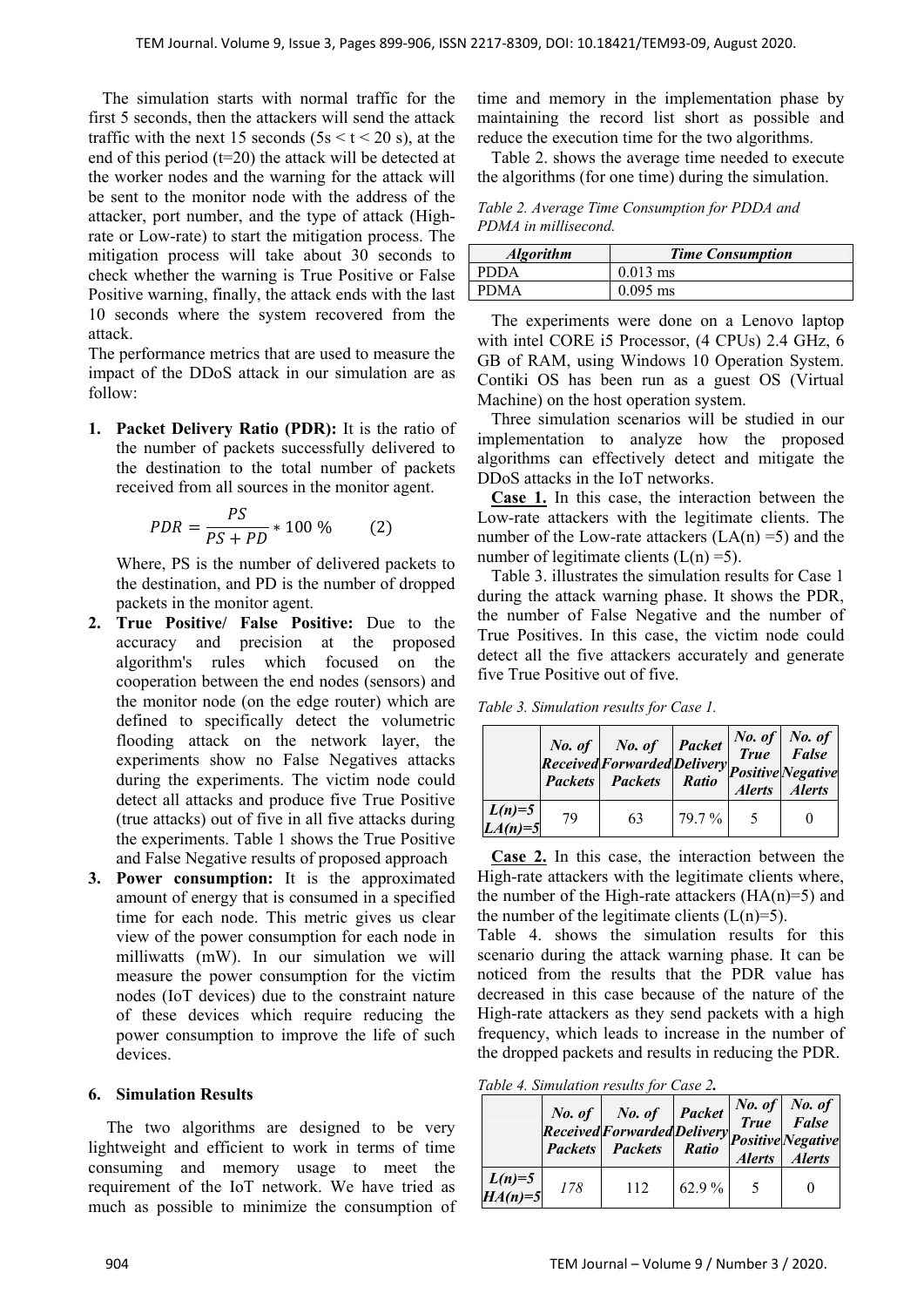**Case 3.** This scenario explains the interaction between the two types of the attackers with the legitimate clients, where  $(LA(n)=3, HA(n)=2$  and  $L(n)=5$ ). The purpose of this scenario is to examine whether the worker node can accurately detect the two type of attacks at the same time and distinguish between them or not**.** The simulation results are as shown in Table 5.

*Table 5. Simulation results for Case 3.* 

|                       |     | No. of No. of Packet<br>Received Forwarded Delivery Positive Negative<br><b>Packets</b> Packets | <b>Ratio</b> | <i>No. of No. of</i><br><i>True False</i><br>Alerts Alerts |
|-----------------------|-----|-------------------------------------------------------------------------------------------------|--------------|------------------------------------------------------------|
| $L(n)=5$<br>$HA(n)=5$ | 117 | 82                                                                                              | $70\%$       |                                                            |

It can be noticed from the results in Table 4.-5. that the victim node could detect the two types of attacks accurately in this case. Also, the PDR is greater than the PDR in Case 2 because the number of High-rate attackers reduced to be two attackers in this case.

Figure 4. shows a comparison between the power consumption in the case of using the proposed algorithm and without using the algorithm in Case 1. The comparison is measured during the attack warning phase in the victim node (IoT device), due to the constraint nature of this type of nodes which makes the power consumption very critical issue in such devices. It can be noticed that the power consumption is reduced by 2 milliwatts approximately during the period  $(0s< t< 5s)$  in the attack warning phase where the algorithm at the monitor agent blocks the traffic from the suspected nodes. In the next 15 seconds, the power consumption will be increased where the algorithm in this period allows the packets from the suspected nodes to be forwarded to the victim node again to check whether the warning is True Positive or False Positive warning. At the time  $(t=20)$ , the attack is confirmed and the power consumption is reduced again, and it will continue to the end of the simulation.



*Figure 4. Power consumption in Case 1.* 

A comparison between the power consumption in the case of using the proposed algorithm and without using the algorithm in Case 2 is shown in Figure 5. It can be noticed that the power consumption is reduced by 4 milliwatts approximately after the confirmation of the attack by using the proposed algorithm.



*Figure 5. Power Consumption in Case 2* 

Figure 6. shows a power consumption comparison in Case3. The comparison indicates that the power consumption is reduced by 3 milliwatts approximately by using the proposed algorithm in this case.



*Figure 6. Power Consumption in Case 3.* 

Figure 7. shows PDR comparison between the proposed approach and paper [8]. The comparison illustrates the simulation results for the three cases of the proposed approach with the results of paper [8] for the same number of attackers and legitimate clients. It can be noticed that the PDR value in Case 1 of our approach is higher than the PDR value of paper [8]. Also, due to the nature of the High-rate attackers which send packets in high frequency, the PDR values decreased in Case 2 and Case 3 of our approach, this indicates the accuracy and effectivity of our approach in detecting and mitigating the DDoS attacks. Furthermore, our approach has the ability to distinguish between the Low-rate and the High-rate attacks. The proposed algorithm depends on the worker nodes thresholds not on the router threshold to detect the attacks, this cooperation between the worker nodes and the monitor agent